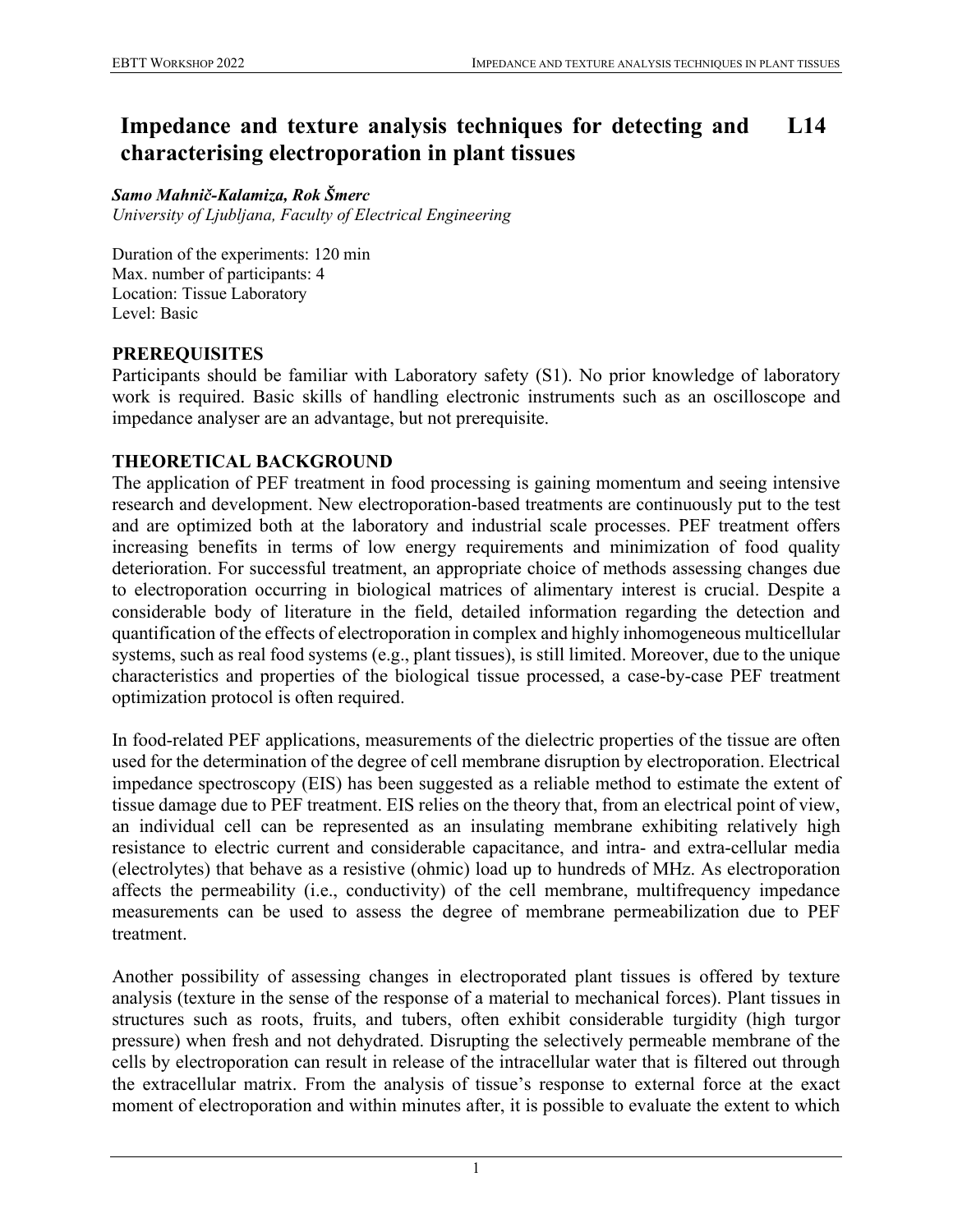the electroporated plant tissue has been affected by the treatment. Texture analysis offers an alternative method to evaluating the degree of cell membrane disruption in treatment protocol optimisation where impedance measurements are either unavailable or impractical.

**The aim** of this laboratory practice is to detect (and quantify) electroporation effects in plant tissues of disparate origin, structure, and water content & solute composition, by employing electrical impedance measurements and texture analysis (i.e., tissue's response to mechanic forces). Students will learn of the importance of plant tissue composition and structure, and how these properties impact detection and quantification of electroporation effects in fresh plant matrices.

# **EXPERIMENT**

We will perform concurrent sample deformation analysis (at constant loading force) and impedance measurements (pre- and post-pulse delivery) on two plant tissues: an apple fruit sample, and a potato tuber sample. To vary the treatment efficacy, and thus the extent of changes in tissue caused by electroporation, we will perform a voltage escalation study at three different voltages (and thus three different voltage-to-distance ratios), and repeat every experiment twice to ensure we have a stable set of data to work with (we would opt for a higher number of repetitions in a non-learning environment, the limit to two is due to time constraints). Altogether, we will perform 12 sets of impedance and texture measurements. In addition to recording the impedance and piston displacement, we will also be monitoring the pulse voltage and current with an oscilloscope (Teledyne LeCroy HDO6104A-MS).

# **<This labwork is conducted by Samo Mahnič-Kalamiza (placeholder for banner)>**



**Figure 1:** (A) Experimental setup showing the texture analyser, generator, and oscilloscope; and (B) A detailed look at the treatment chamber as set up under the texture analyser piston and of the treatment chamber setup on its own.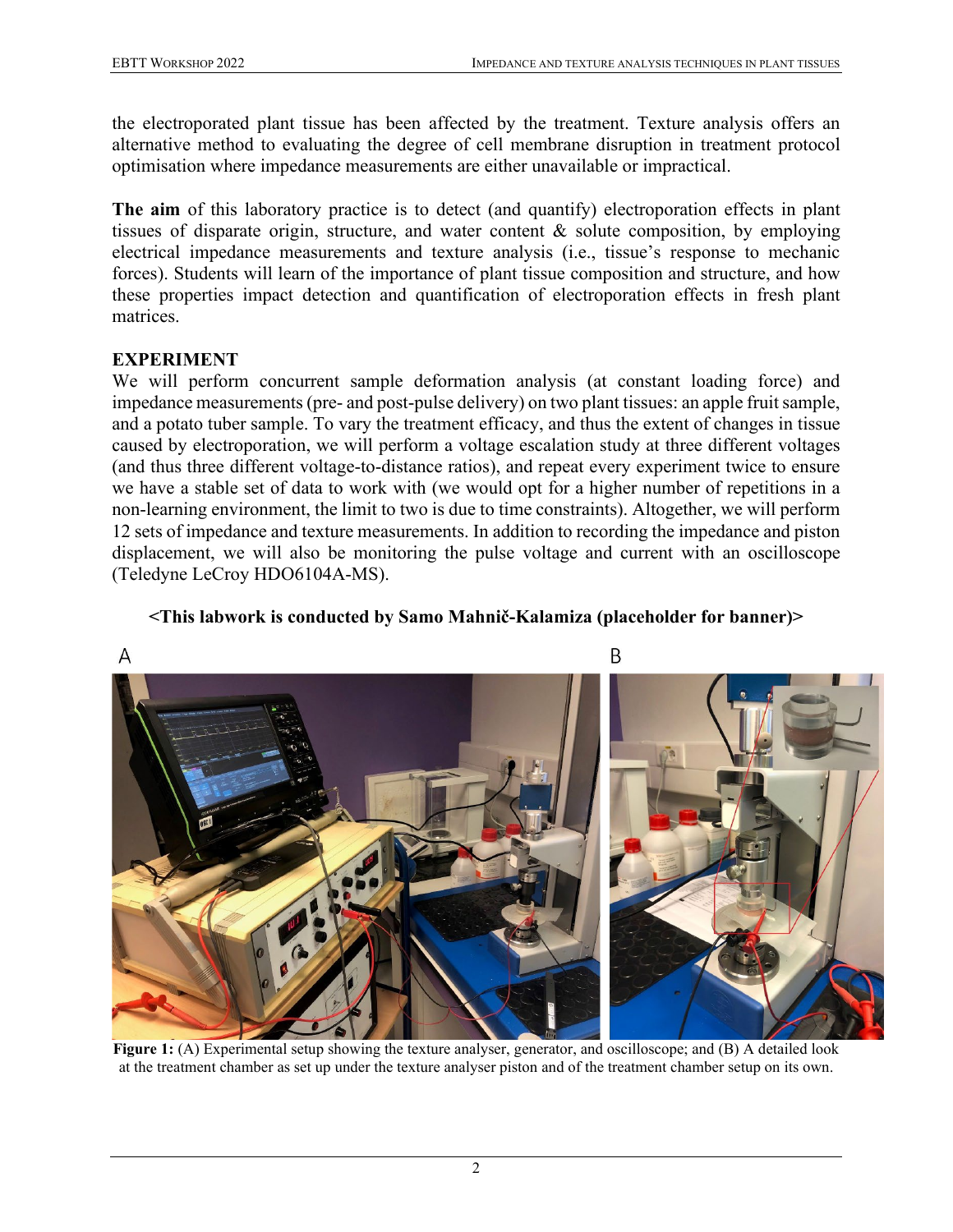### **Protocol:**

We will prepare six samples of apple fruit (cultivar depending on availability) cut into 6 mm thick cylinders of 25 mm in diameter. We will also prepare six samples of a potato tuber (cultivar depending on availability) cut into cylinders of identical dimensions as for the apple fruit.

Samples will be placed into a cylindrical treatment chamber with plate electrodes at the top and bottom of the sample (see Figure 1), the entire setup will then be placed under the piston of a texture analyser (Hegewald & Peschke Inspect solo 1 kN-M) and subjected to a constant force of 5 N and 10 N for apple fruit and potato tuber, respectively. Electrodes will be connected both to a pulse generator (prototype device), as well as an impedance analyser (in short – an LCR meter, Keysight E4980A), and a switching circuit that will switch between the pulse generator and the impedance analyser to protect the LCR instrument from high-voltage pulses (prototype device).

The force will be applied for a total of 2 minutes. After 30 seconds under load, you will measure the pre-pulse impedance, and then immediately deliver 8 pulses of 100 us at 1 Hz repetition frequency, then immediately measure the post-pulse impedance. The loading of the sample will then continue for another minute or so (until 2 minutes total loading time is reached).

Deformation curves obtained from the texture analyser and impedance measurements will then be imported into MATLAB using scripts prepared in advance for further analysis, during which you will:

- Calculate the ratio of post- to pre-pulse electrical impedance of the sample at 5 kHz frequency and plot it versus the applied voltage.
- Calculate the total deformation of the sample from the moment of pulse delivery and up to the end of the constant force application and plot this deformation versus the applied voltage.

We will then compare the two functions/plots for both plant tissues and we will discuss the interpretation. The lab work concludes with a printout of graphs that you will paste into your workbooks (under NOTES & RESULTS to the right).

# **FURTHER READING:**

Lebovka, N., & Vorobiev, E. (2017). Techniques to detect electroporation in food tissues. In Handbook of electroporation. [https://doi.org/10.1007/978-3-319-32886-7\\_150.](https://doi.org/10.1007/978-3-319-32886-7_150)

Angersbach, A., Heinz, V., & Knorr, D. (1999). Electrophysiological model of intact and processed plant tissues: Cell disintegration criteria. Biotechnology Progress 15/4, 753-762[. https://doi.org/10.1021/bp990079f.](https://doi.org/10.1021/bp990079f)

Grimi, N., Lebovka, N., Vorobiev, E., Vaxelaire, J. (2009). Compressing Behavior and Texture Evaluation for Potatoes Pretreated by Pulsed Electric Field. Journal of Texture Studies 40, 208–224[. https://doi.org/10.1111/j.1745-4603.2009.00177.x.](https://doi.org/10.1111/j.1745-4603.2009.00177.x)

Mahnič-Kalamiza, S., Vorobiev, E. (2014). Dual-porosity model of liquid extraction by pressing from biological tissue modified by electroporation. Journal of Food Engineering 137, 76–87[. https://doi.org/10.1016/j.jfoodeng.2014.03.035.](https://doi.org/10.1016/j.jfoodeng.2014.03.035)